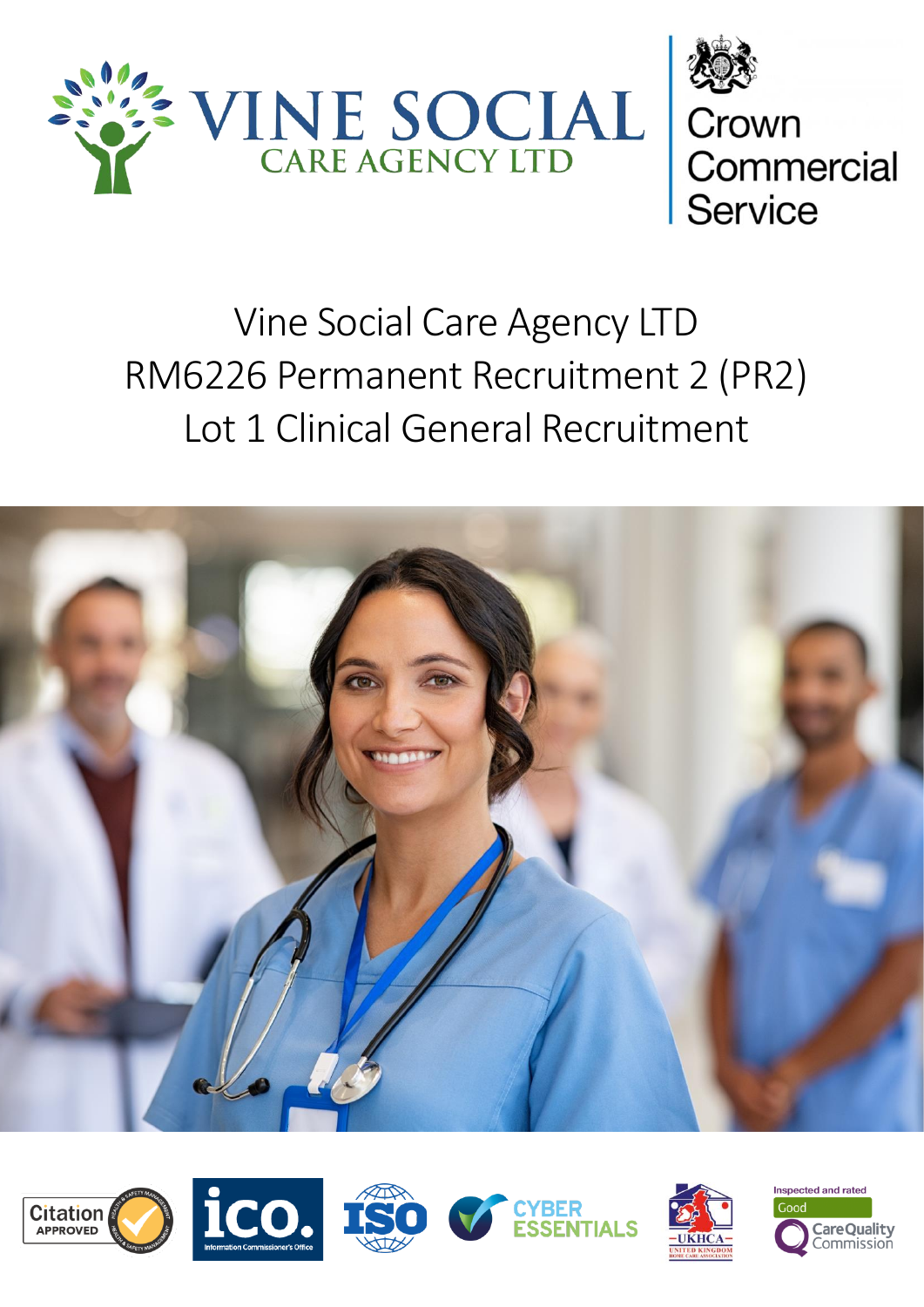



# Content





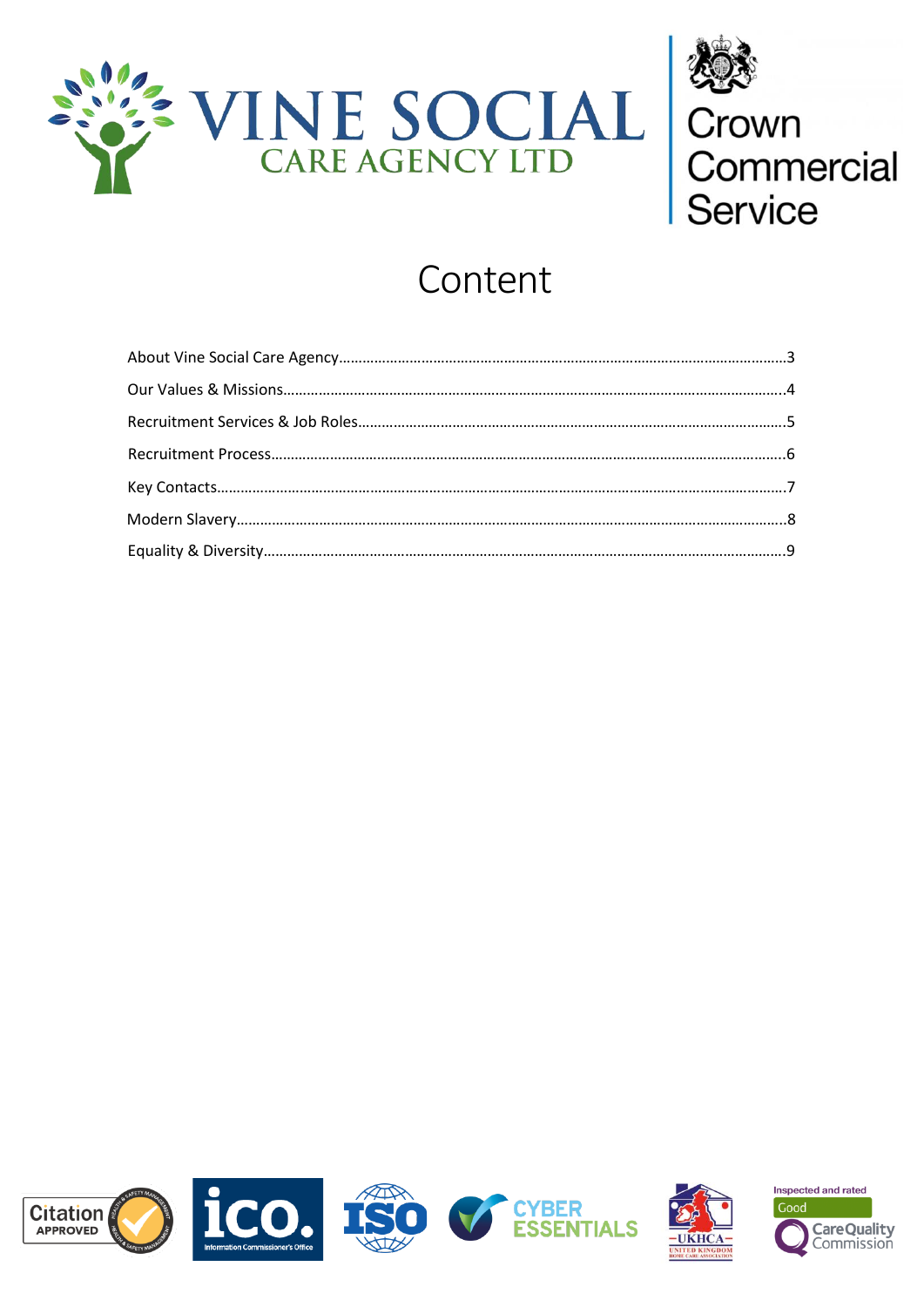



# About Vine Social Care Agency

At Vine Social Care Agency, we specialise in providing high-quality care for our clients in the comfort of their own homes, supplying, experienced, qualified and vetted healthcare professionals not just locally, but throughout the UK, serving both the private sector, NHS and wider public sector.

### **Skilled Staff**

All of our care staff are highly trained, empathetic, passionate, understanding, and able to provide highly personcentred care. Each individual who applies is rigorously screened and scrutinised to ensure that they are suitable for the role. This includes; DBS checks, a full health declaration, full working history, and detailed reference checks and annual reviews with relevant registration bodies to ensure fitness to practice. This will enable us to identify the character, qualities, and capabilities of the staff. Our healthcare professionals come from a variety of cultures and backgrounds and are of varying experience and expertise.

### **Our Values – The Seven c's**

We have an extensive and painstaking recruitment process which enables us to hire nurses and healthcare staff who are not only equipped with the talent, skills and experience to better serve your clients, but who are also willing to stay up-to-date through the latest evidence-based training in healthcare. This, along with our broadranging placement network, helps us deliver safe and effective care, every single time.







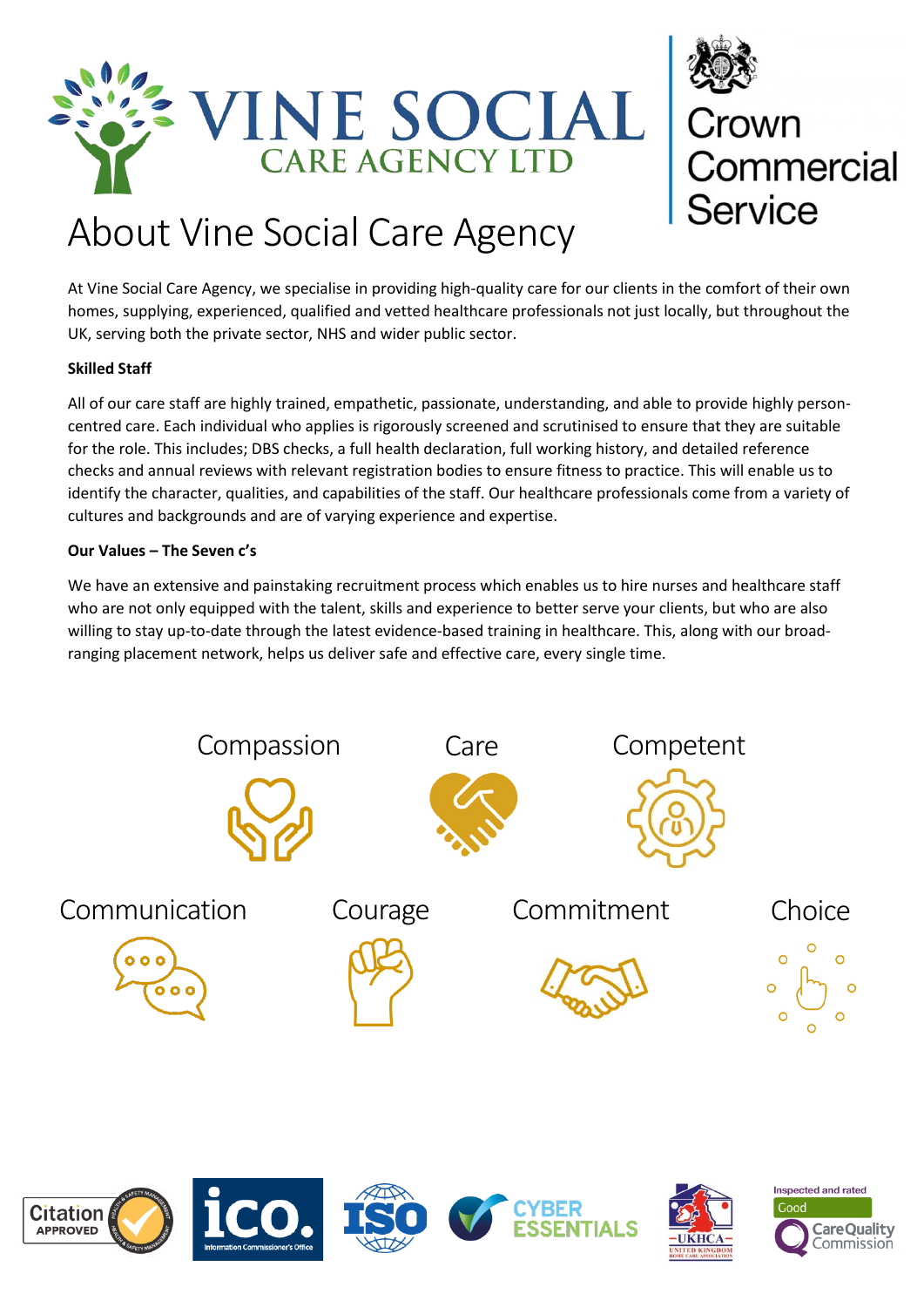

LOT 1: CLINICAL

As Healthcare Recruitment specialists, Vine Social Care are well placed to support you with any of the following services: -

# Core Modular Services

| <b>Modular Service</b>                          |  |  |  |
|-------------------------------------------------|--|--|--|
| Candidate Identification and Attraction (Search |  |  |  |
| Candidate Assessment and Evaluation             |  |  |  |
| Offer and Appointment                           |  |  |  |

# Non–Core Modular Services

| <b>Non-Core Modular Service</b> |
|---------------------------------|
| <b>Strategy and Planning</b>    |
| <b>Talent Development</b>       |
| <b>Technology Service</b>       |
| Project PRO                     |

The RM6629 framework agreement between CCS and Vine Social Care Agency covers the nationwide supply of recruitment services providing access to permanent, fixed-term and inward secondment candidates, both for individual requirements and volume campaigns across England, Scotland, Wales and Northern Ireland.

# Roles we deliver include :

| <b>Nursing &amp; Midwifery</b> | <b>Allied Health Professionals</b> | <b>Emergency Services</b>       |
|--------------------------------|------------------------------------|---------------------------------|
| <b>Medical&amp; Dentistry</b>  | <b>Health Science Services</b>     | <b>Personal Social Services</b> |











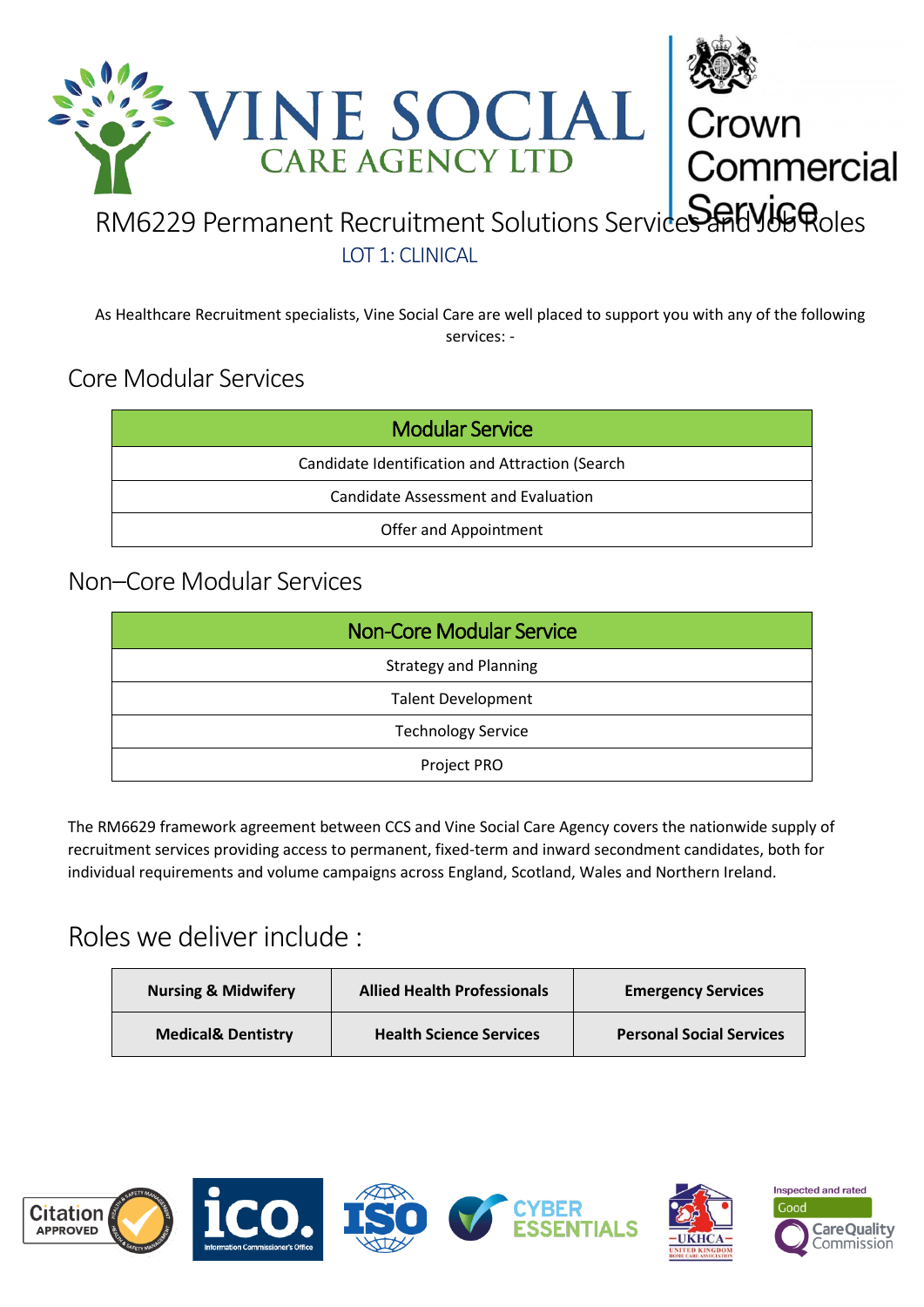

# Crown<br>Commercial<br>Service

# Campaign Recruitment

Working in partnership with your internal recruitment team, or managing the whole process, our contract mobilisation and campaign recruitment solution is designed for organisations looking to staff high volume projects within a defined time period.

Our teams can manage any, or all, of the following; job descriptions, advertising and candidate selection, candidate interviewing, referencing and eligibility checks, onboarding, workload scheduling and post-placement support. We have successfully delivered multiple mobilisation projects that have seen us provide a genuine endto-end solution. By dealing with every aspect of the recruitment process, we create an efficient and cost-effective way for you to deliver these projects.



**DEDICATED ACCOUNT MANAGER** with health and social care experienced provided to all customers to develop EVP's and provide market insights & analytics to maximise candidate interest



**SOURCE candidates** using various methodologies including our database, print, social media, digital campaigns, job boards, recruitment events, NHS Careers, Linked in, events, Job Fairs. We adopt a Values Based Recruitment approach to identifying and attracting hard to fill and clinical roles based on individual values, behaviour and skill set.



**SCREEN relevant** candidates using a variety of VBR methods, structured interviews, multiple mini interviews, selection centres and Situational Judgement Tests. Our Compliance Manager undertakes employment checks in line with NHS Employer Standards and individual customer eligibility requirements prior to interview.



**PREPARE & PRESENT** all shortlisted candidates with information about the organisation's ethos, culture and objectives, including the selection and assessment processes, providing on-site assistance and managing the interview and offer administration process.



**ON-BOARD** candidates and maintain communication to effectively transition them in their new job, maintaining communication to ensure successful transition in to new roles.











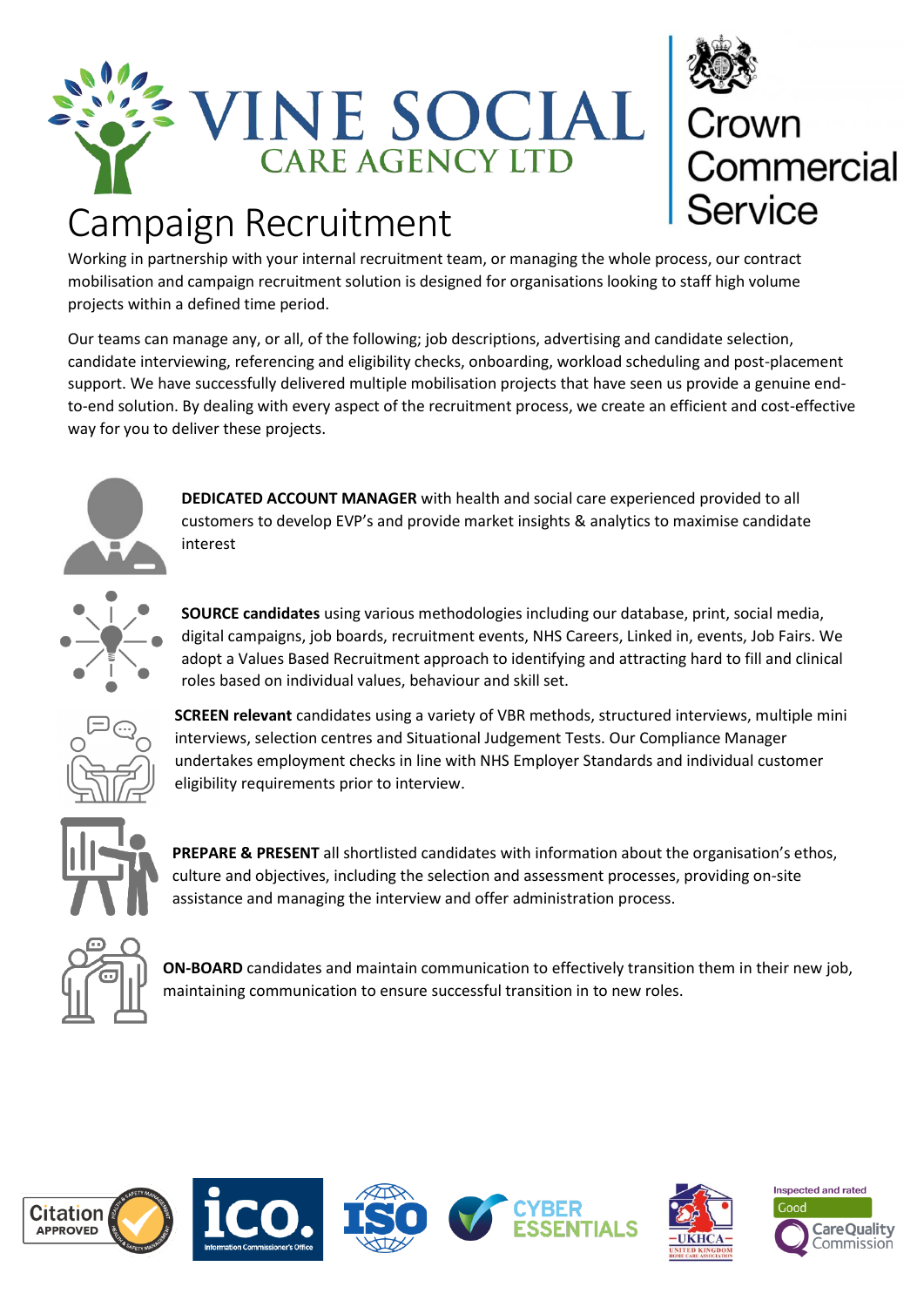



# KEY CONTACTS FOR LOT 1 CLINICAL

Key contact details are detailed below. Our experienced Consultants work collaboratively across the UK to deliver the best possible service to our clients and candidates.

**Supplier Framework Manager Name:** - Nyasha Maranga **T:** 01252 542 783 **E:** [nyasha@vinesocialcare.com](mailto:nyasha@vinesocialcare.com)

**Supplier Authorised Representative Registered address:** 57 Lynchford Road, Farnborough, Hampshire **T**: 01252 542 783 **Primary contact:** Cynthia Soko **E:** [cynthia@vinesocialcare.com](mailto:cynthia@vinesocialcare.com)

**Supplier Compliance Officer Primary contact:** Weronika Pawlak **T:** 01252 542 783 **E:** [weronika@vinesocialcare.com](mailto:weronika@vinesocialcare.com)

**Supplier Data Protection Officer Primary Contact:** Maria Ben **T:** 01252 542 783 **E:** - [maria@vinesocialcare.com](mailto:maria@vinesocialcare.com)

**Supplier Marketing Contact Registered address:** 57 Lynchford Road, Farnborough, Hampshire **T:** 01252 542 783 **Primary contact:** Sylwia Halman **E:** - [sylwia@vinesocialcare.com](mailto:sylwia@vinesocialcare.com)











**Inspected and rated** Good **Care Quality** Commission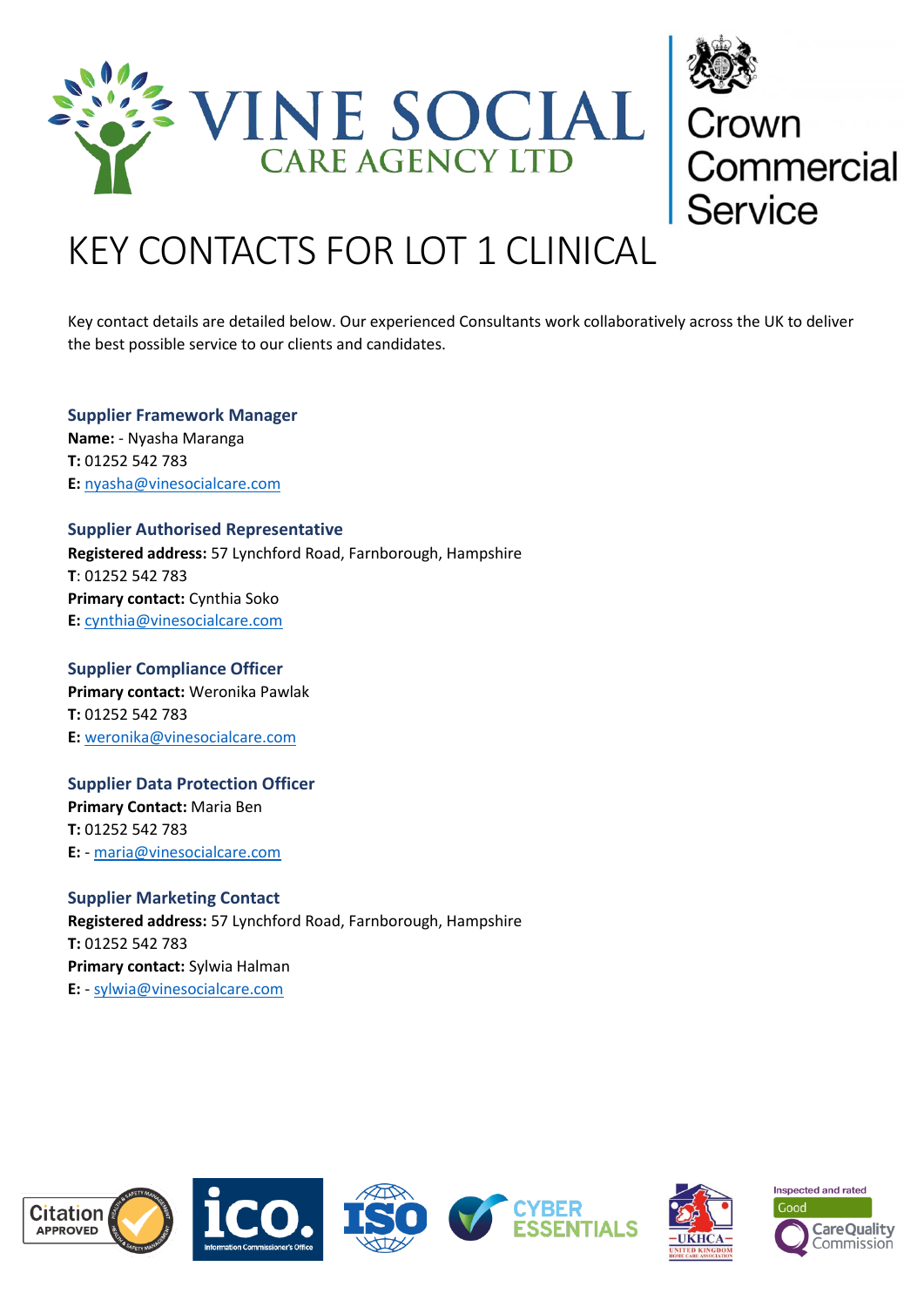



# Modern Slavery

## **Opening Statement from the Senior Management**

Vine Social Care Agency Limited is committed to stopping acts of human trafficking and modern slavery taking place within its services and enforces the same standards on all its associations. The attributes of modern slavery include servitude, human trafficking, forced labour and slavery. Vine Social Care Agency Limited recognizes the impact of trafficking and slavery and as a socially responsible organisation, we are aware of our duties for eradicating such practices.

We are committed to acting with integrity and ethics in all our social care services and have developed effective controls and systems that safeguard against modern slavery occurring within our service chain.

### **Structure of the Organisation**

Vine Social Care Agency Limited (Company Number – 09797435) is a UK registered company located in Farnborough, Hampshire. It specializes in offering a wide range of home and healthcare services to a diverse range of individuals. Vine Social Care Agency Limited has policies and procedures for managing risks relating to modern slavery

### **Due Diligence**

As a part of our effort to fight modern slavery, Vine Social Care Agency Limited has employed an Anti-Slavery Policy. We ensure that all our clients and our team are fully aware of the policies and adhere to the highest standards.

### **Policies**

Our agency has adopted several procedures to monitor and minimize the risks of human trafficking and slavery within its service chains. These help us review our services and incorporate the best practices that enable us to:

- Monitor, Identify, and Assess Areas of Viable Risk in Our Service
- Provide Sufficient Protection to Whistleblowers
- Reduce the Risk of Human Trafficking and Slavery That Might Exist in Our Chain of Service

Training Vine Social Care Agency Limited invests in educating its entire staff and procures teams to identify the risks of human trafficking and modern slavery in our service. Our training sessions and communicative channels are focused on encouraging the staff to locate and report any breaches in the agency's Anti-Slavery Policy. Employees are educated on the benefits of the measures taken to restrict human trafficking and slavery. There are specific consequences that come from being unable to eradicate human trafficking and slavery from our service.

A link to our policy can be found here: - <https://www.vinesocialcare.co.uk/modern-slaverystatement-hampshire>